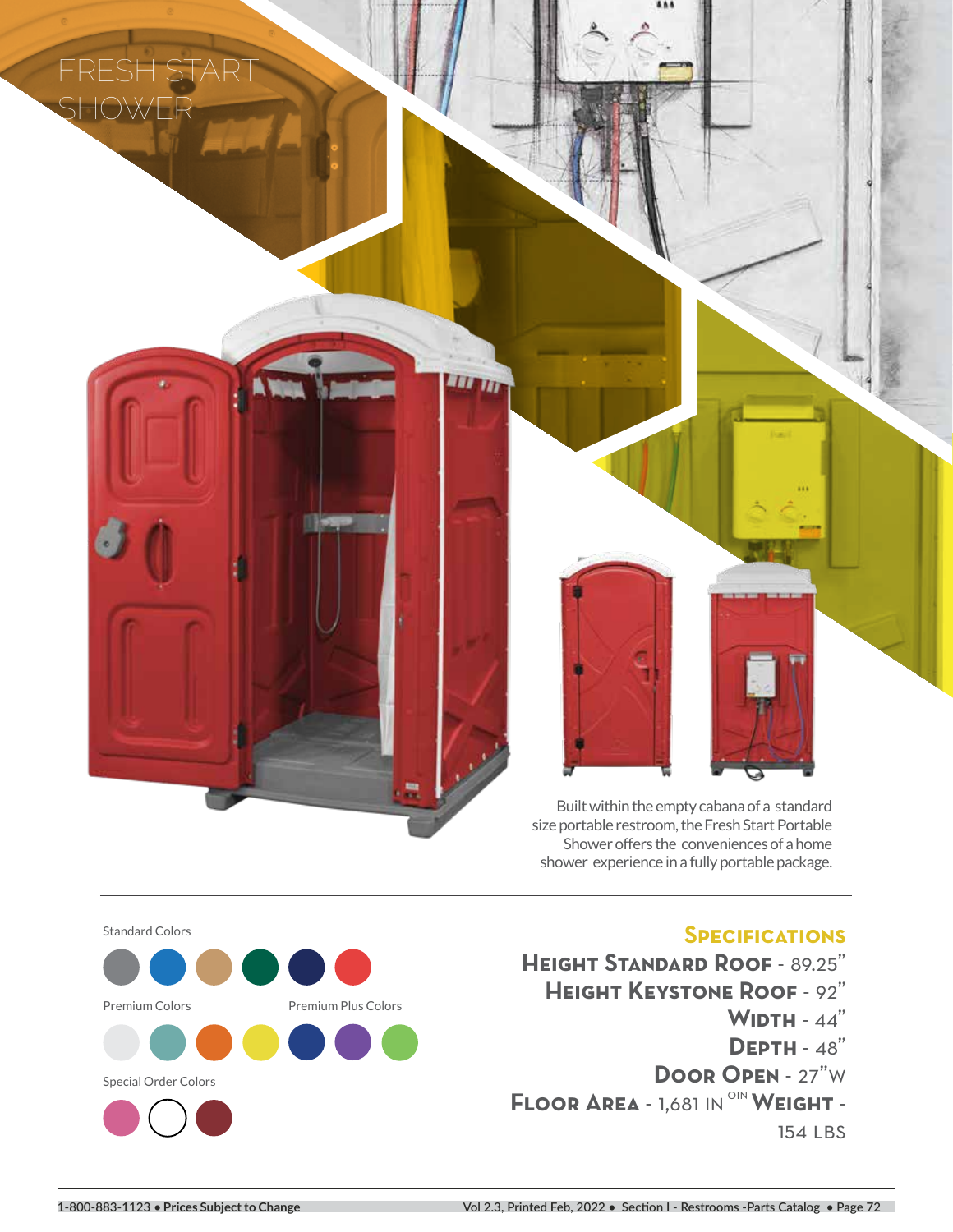### **FRESH START SHOWER BASE CONFIGURATION - DARK GRAY**

| PART#                | QPU                              | <b>DESCRIPTION</b>                                             |
|----------------------|----------------------------------|----------------------------------------------------------------|
| 1081-799             | $\mathbf{1}$                     | Rotary Door Latch with Label                                   |
| 1130-699             | $\mathbf{1}$                     | Decal: Shower                                                  |
| 20845                | $\mathbf{1}$                     | Shelf-MX3 Injc Dgry                                            |
| 21379                | $\mathbf{1}$                     | Heater-Shwr Eccotemp Propane                                   |
| 1699-699             | $\mathbf{1}$                     | Shower Valve Assembly (New)                                    |
| 1688-699             | $\mathbf{1}$                     | Shower Rod & End Caps                                          |
| 24098                | $\mathbf{1}$                     | Shower Floor-Roto Molded                                       |
| 1689-699             | $\mathbf{1}$                     | Shower Curtain Vinyl 48w X 72I                                 |
| 24097                | $\mathbf{1}$                     | Skid Body-Shower Roto Molded                                   |
| 1697-599             | $\mathbf{1}$                     | <b>Shower Guard Bracket</b>                                    |
| 1606-699             | $\overline{a}$                   | Plug: Black for Hand Wash                                      |
| 10891                | 3                                | Hook- Flat Coat Stnls                                          |
| 22989                | 4                                | Corner Molding- White Punched                                  |
| 1690-699             | 9                                | <b>Shower Curtain Hook</b>                                     |
| 9803-699             | $\mathbf{1}$                     | Refill: Moisturizing Soap                                      |
| 9801-699             | $\mathbf{1}$                     | Dispenser 400 ML                                               |
| 22925                | $\mathbf{1}$                     | Front Assy-Axxis Grey                                          |
| 1219-699             | $\mathbf{1}$                     | Aluminum Strip 3 X 36 X 1/8                                    |
| 1934-699             | $\mathbf{1}$                     | "Shoulder Screw 1/4"" D x 2"""                                 |
| 1233-699             | $\mathbf{1}$                     | Y Valve Garden Hose Splitter                                   |
| 1060-699             | $\mathbf{1}$                     | Aluminum Back Plate/EAU Rails                                  |
| 1676-599-B           | $\mathbf{1}$                     | <b>Cold Water Hose Assembly</b>                                |
| 20903                | 1                                | Nut-#10-24 Nyloc Stnls                                         |
| 1676-599-R           | $\mathbf{1}$                     | Hot Water Hose Assembly                                        |
| 1671-699             | $\overline{2}$                   | "Adapter 3/4"" MGHT x 1/2"" FN                                 |
| 1686-599             | $\overline{2}$<br>$\overline{2}$ | Heater Bracket Wall                                            |
| 1678-699             | $\overline{2}$                   | "Adapter 3/4 MGHT X 1/2"" FN"<br>"Screw: #8 x 3/4""L Pan Head" |
| 1966-699             | $\overline{2}$                   | Screw-1/4-20 X 1-3/4 Truss Ss                                  |
| 22638                | $\overline{2}$                   | Washer: #8 Flat Stainless                                      |
| 1706-699             | $\overline{2}$                   | "Elbow: 1/2"" MNPT x FNPT Stre                                 |
| 1641-699             | $\overline{2}$                   | Nut: #8 Nylon Lock Nut Ss                                      |
| 1768-699             | $\overline{2}$                   | Lock Bracket (AXXIS)                                           |
| 1093-699             | $\overline{2}$                   | "Spacer: Nylon 1/2""OD x 1/4""                                 |
| 1777-699<br>1936-699 | $\overline{2}$                   | Screw: 1/4-20 x .5 Phillips                                    |
| 18718                | $\overline{2}$                   | Screw-1/4-20 X 1 Truss Head                                    |
| 22543                | 4                                | Rivet-#610 Aal Pop                                             |
| 11054                | 4                                | Rivet-#68 Aal Pop                                              |
| 16307                | 6                                | Nut-1/4-20 Nyloc Stnls                                         |
| 17436                | 6                                | Rivet-Avdel Silver                                             |
| 1751-699             | 6                                | Nut: Acorn 1/4-20                                              |
| 1945-699             | 6                                | "Screw: 1/4-20 x 0.75"" Flat H                                 |
| 1707-699             | 6                                | "Washer: 1/4"" Star SS"                                        |
| 1713-699             | $\overline{7}$                   | "Washer: 1/4"" Stainless Flat"                                 |
| 11027                | 8                                | Rivet-#66 Alum                                                 |
| 1944-699             | 10                               | Screw Wood #14 x 1-1/2""L                                      |
| 1709-699             | 15                               | "Washer: White plastic 1/4""ID                                 |
| 13860                | 15                               | Screw- #14 X 1- 1/2 W/Wsh Gold                                 |
| 11030                | 55                               | Rivet-#66 Aal Pop                                              |
| 11315                | 72                               | Washer- 3/16 Rivet Stnls                                       |
| 22772                | 3                                | Panel- Axxis Gray                                              |
| 9807-699             | $\mathbf{1}$                     | Label: Small Sanitzer/Soap                                     |
| 23074                | $\mathbf{1}$                     | Roof-AX/VN T-22 Dome No Hole                                   |
| 1827-699             | 12                               | Rivet: Ssb68s Spring Hinge                                     |
| 22199                | $\overline{2}$                   | Rivet-3/16 Trifix Alum Lf                                      |
| 10122                | 3                                | Screw-#10 X 3/4 Phpn Tap Pltd                                  |
| 11315                | 12                               | Washer- 3/16 Rivet Stnls                                       |
| 1080-699             | $\mathbf{1}$                     | Door / Hover Handle                                            |
| 1021-699             | 3                                | Hinge: Spring Loaded                                           |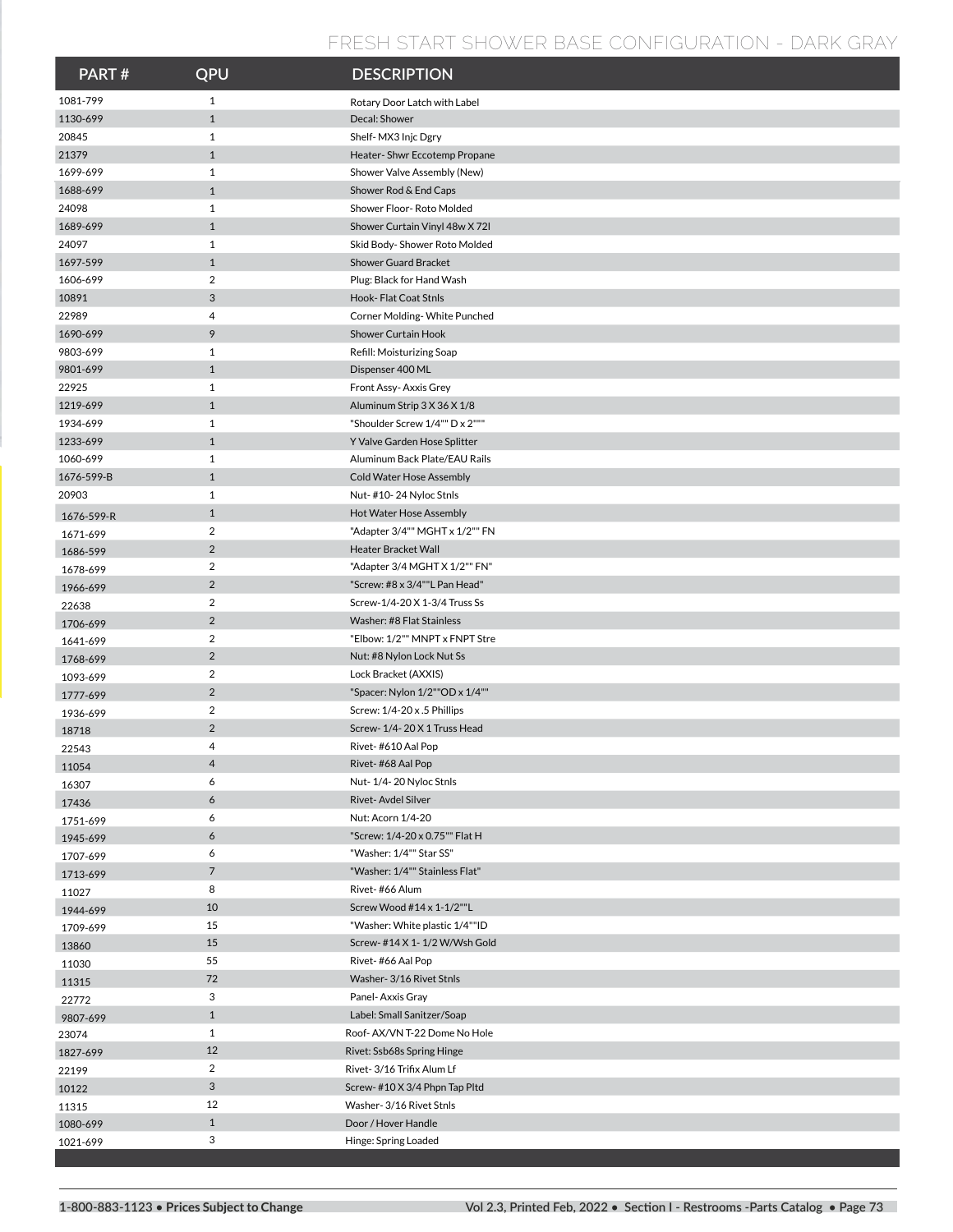## **FRESH START SHOWER® MAJOR ASSEMBLY**

| PART#                          | QPU               |                                                              |                                           | <b>DESCRIPTION</b>                                           |                     |  |  |
|--------------------------------|-------------------|--------------------------------------------------------------|-------------------------------------------|--------------------------------------------------------------|---------------------|--|--|
| <b>FRONT AND DOOR ASSEMBLY</b> |                   |                                                              |                                           |                                                              |                     |  |  |
| <b>SEE CHART</b>               | $\mathbf{1}$      | FRONT & DOOR FINISHED AXXIS                                  |                                           |                                                              |                     |  |  |
| 1096-699                       | $\mathbf{1}$      | <b>LOCK BRACKET - DOOR SIDE</b>                              |                                           |                                                              |                     |  |  |
| 1097-699                       | $\mathbf{1}$      | <b>LOCK BRACKET - FRONT SIDE</b>                             |                                           |                                                              |                     |  |  |
| 17436                          | 4                 | RIVET: 688 TRI-BULB (COAT HOOK, MIRROR, SLIDE LATCH BRACKET) |                                           |                                                              |                     |  |  |
| 1081-799 - 99                  | $\mathbf{1}$      |                                                              | ROTARY DOOR LATCH WITH LABLE & HARDWARE   |                                                              |                     |  |  |
| 23048                          | 1                 | MIRROR 6" X 8" STAINLESS STEEL                               |                                           |                                                              |                     |  |  |
| 17436                          | $\overline{2}$    |                                                              |                                           | RIVET: 688 TRI-BULB (COAT HOOK, MIRROR, SLIDE LATCH BRACKET) |                     |  |  |
| 10891                          | $\overline{2}$    | <b>COAT HOOK</b>                                             |                                           |                                                              |                     |  |  |
| 17436                          | $\overline{2}$    |                                                              |                                           | RIVET: 688 TRI-BULB (COAT HOOK, MIRROR, SLIDE LATCH BRACKET) |                     |  |  |
|                                |                   |                                                              | <b>BASE - ROOF - SIDES</b>                |                                                              |                     |  |  |
| <b>SEE CHART</b>               | 3                 | <b>PANEL-AXXIS</b>                                           |                                           |                                                              |                     |  |  |
| 13860                          | 15                | SCREW-#14 X 1-1/2 W/WSH GOLD                                 |                                           |                                                              |                     |  |  |
| 1709-699                       | 15                | WASHER: WHITE PLASTIC 1/4 X 1.25                             |                                           |                                                              |                     |  |  |
| 5423-500                       | 1                 | ROOF-AX T-22 - NO HOLE                                       |                                           |                                                              |                     |  |  |
| 11030                          | 15                | RIVET: ABL66A (CORNERS, URINAL, TP COVER, VENT SCREENS)      |                                           |                                                              |                     |  |  |
| 11315                          | 15                | WASHER: ALUMINUM 3/16                                        |                                           |                                                              |                     |  |  |
| 22199                          | 5                 | RIVET: BF41-0625 TRI CLAMP (FOR FRONT OF KEYSTONE TOP)       |                                           |                                                              |                     |  |  |
| 6166-605                       | 1                 | BASE: GRAY CONTAINMENT / SHOWER (WITH GRATED FLOOR)          |                                           |                                                              |                     |  |  |
| 1709-699                       | 4                 | WASHER: WHITE PLASTIC 1/4 X 1.25                             |                                           |                                                              |                     |  |  |
| 1713-699                       | 6                 | WASHER: 1/4" STAINLESS FLAT                                  |                                           |                                                              |                     |  |  |
| 15087                          | 6                 | <b>JACKNUT 1/4-20</b>                                        |                                           |                                                              |                     |  |  |
| 1950-699                       | 2                 | BOLT: 1/4-20 X 2.5 HEX HEAD SS FULL THREAD                   |                                           |                                                              |                     |  |  |
| 1959-699                       | 4                 |                                                              | BOLT: HEX HEAD SS 1/4-20 X1.5 FULL THREAD |                                                              |                     |  |  |
|                                |                   |                                                              | <b>ACCESSORIES</b>                        |                                                              |                     |  |  |
| 1130-699                       | $\mathbf{1}$      | <b>DECAL: SHOWER</b>                                         |                                           |                                                              |                     |  |  |
| 1688-699                       | 1                 |                                                              | SHOWER ROD AND END CAPS (CUT TO 41 7/8)   |                                                              |                     |  |  |
| 1945-699                       | 6                 | SCREW: PHM 1/4-.75 FLAT HD MACH                              |                                           |                                                              |                     |  |  |
| 1751-699                       | 6                 | <b>NUT: ACORN 1/4-230</b>                                    |                                           |                                                              |                     |  |  |
| 1707-699                       | 6                 | WASHER: 1/4" STAR ZINC                                       |                                           |                                                              |                     |  |  |
|                                |                   |                                                              | <b>STANDARD COLORS</b>                    |                                                              |                     |  |  |
|                                | <b>DARK GRAY</b>  |                                                              | <b>ROYAL BLUE</b>                         | SAND                                                         | <b>FOREST GREEN</b> |  |  |
| <b>FRONT PART#</b>             | 22925             | 22924                                                        |                                           | 22932                                                        | <b>CALL</b>         |  |  |
| PANEL PART#                    | 22808             |                                                              | 22805                                     | 22817                                                        | CALL                |  |  |
|                                | <b>DARK BLUE</b>  | <b>RED</b>                                                   |                                           |                                                              |                     |  |  |
| <b>FRONT PART</b>              | CALL              |                                                              | 22930                                     |                                                              |                     |  |  |
| PANEL PART#                    | <b>CALL</b>       |                                                              | <b>CALL</b>                               |                                                              |                     |  |  |
|                                |                   |                                                              | <b>PREMIUM</b>                            |                                                              |                     |  |  |
|                                | <b>LIGHT GRAY</b> | <b>AQUA</b>                                                  |                                           | ORANGE                                                       | <b>YELLOW</b>       |  |  |
| <b>FRONT PART#</b>             |                   |                                                              |                                           |                                                              |                     |  |  |
| PANEL PART#                    |                   |                                                              | 22804 - CALL                              | CALL                                                         | 22820               |  |  |
|                                |                   |                                                              | PREMIUM+                                  |                                                              |                     |  |  |
|                                | <b>TURBO BLUE</b> | <b>PURPLE</b>                                                |                                           | <b>LIME</b>                                                  | <b>WILLOW GREEN</b> |  |  |
| <b>FRONT PART#</b>             | 22935             |                                                              | 22939 - CALL                              | 22927 - \$297.00                                             | CALL                |  |  |
| PANEL PART#                    | 22818             |                                                              | CALL                                      | CALL                                                         | CALL                |  |  |
|                                |                   |                                                              |                                           |                                                              |                     |  |  |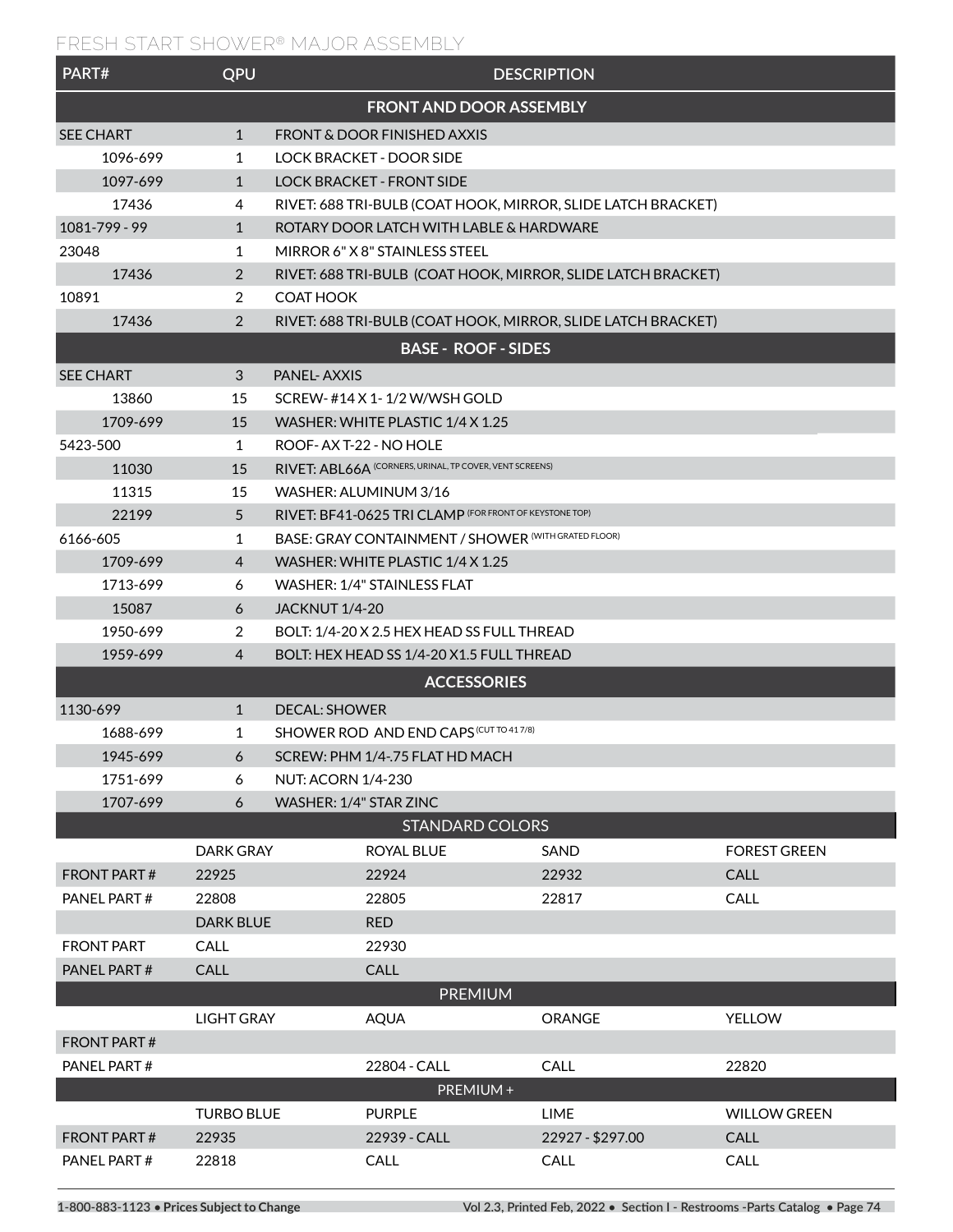### **FRESH START SHOWER® MAJOR ASSEMBLY**

| PART#                | QPU            | <b>DESCRIPTION</b>                                                                  |               |  |  |
|----------------------|----------------|-------------------------------------------------------------------------------------|---------------|--|--|
|                      |                | <b>ACCESSORIES AND INTERIOR CONTINUED</b>                                           |               |  |  |
| 1689-699             | 1              | SHOWER CURTAIN VINYL48W X 72L                                                       |               |  |  |
| 1690-699             | 9              | <b>SHOWER CURTAIN HOOK</b>                                                          |               |  |  |
| 5091-905-S           | $\mathbf{1}$   | <b>GRAY CORNER SHELF - SMALL</b>                                                    |               |  |  |
| 11030                | 4              | RIVET: ABL66A (CORNERS, URINAL, TP COVER, VENT SCREENS)                             |               |  |  |
| 11315                | 4              | WASHER: ALUMINUM 3/16                                                               |               |  |  |
| 9801-699             | 1              | DISPENSER: SPRAY SOAP - 400 ML BAG                                                  |               |  |  |
| 9803-699             | $\mathbf{1}$   | REFILL: LOTION SPRAY SOAP - 400 ML BAG                                              |               |  |  |
| 11027                | 4              | RIVET: AB66A-SHORT/SMALL HEAD                                                       |               |  |  |
| 11315                | 4              | WASHER: ALUMINUM 3/16                                                               |               |  |  |
|                      |                | <b>BACK WALL - PLUMBING AND HEATING</b>                                             |               |  |  |
| 1682-599             | 1              | SHOWER BACK WALL PANEL - ALUMINUM 5X41X5 INT AND STD.                               |               |  |  |
| 11030                | 8              | RIVET: ABL66A (CORNERS, URINAL, TP COVER, VENT SCREENS)                             |               |  |  |
| 11315                | 8              | WASHER: ALUMINUM 3/16                                                               |               |  |  |
| 1699-699             | 1              | SHOWER VALVE ASSEMBLY (NEW)                                                         |               |  |  |
| 1697-599             | $\mathbf{1}$   | SHOWER GUARD BRACKET (STANDARD/INTEGRA)                                             |               |  |  |
| 1641-699             | 2              | ELBOW: 1/2" MNPT X FNPT STREET                                                      |               |  |  |
| 1671-699             | 2              | ADAPTER 3/4" MGHT X 1/2" FNPT                                                       |               |  |  |
| 1686-599             | 2              | <b>HEATER BRACKET WALL</b>                                                          |               |  |  |
| 22638                | $\overline{2}$ | SCREW: 1/4-20 X 1-3/4 PHILLIPS PAN HEAD SS                                          |               |  |  |
| 1765-699             | 4              | NUT: NYLON INSERT LOCK NUT SS 1/4 X 20                                              |               |  |  |
| 1713-699             | 6              | WASHER: 1/4" STAINLESS FLAT                                                         |               |  |  |
| 1777-699             | 2              | SPACER: NYLON 1/2" OD X 1/4" IDX 5/8"L LOWER DOOR CLOSER                            |               |  |  |
| 18718                | $\overline{2}$ | SCREW: 1/4-20 X1" PHD PAN SS                                                        |               |  |  |
| 1685-599             | 1              | <b>HEATER BRACKET</b>                                                               |               |  |  |
| 1936-699             | $\overline{2}$ | SCREW: 1/4-20 X.5 PHILLIPS PAN HEAD SS WITH LOCK PATCH                              |               |  |  |
| 1765-699             | 2              | NUT: NYLON INSERT LOCK NUT SS 1/4 X 20                                              |               |  |  |
| 21379                | 1              | ECCO TEMP HEATER                                                                    |               |  |  |
| 1678-699             | 2              | ADAPTER 1/2 NPT FEMALE X 3/4 GHT MALE                                               |               |  |  |
| 1233-699             | $\mathbf{1}$   | Y VALVE GARDEN HOSE MULTI-FAUCET FITTING, PLASTIC, TWO OUTLETS WITH TWO<br>SHUT-OFF |               |  |  |
| 1676-599-R           | 1              | <b>HOT WATER HOSE ASSEMBLY</b>                                                      |               |  |  |
| 1676-599-B           | $\mathbf{1}$   | COLD WATER HOSE ASSEMBLY                                                            |               |  |  |
| 1966-699             | 2              | SCREW: #8 X 3/4" PHD PHILLIPS STAINLESS                                             |               |  |  |
| 1768-699             | $\overline{2}$ | NUT: #8 NYLON LOCK NUT STAINLESS                                                    |               |  |  |
| 1706-699             | 2              | <b>WASHER: #8 FLAT STAINLESS</b>                                                    |               |  |  |
|                      |                | <b>VENTS AND MOLDING</b>                                                            |               |  |  |
| 22989                | 4              | CORNER MOLDING WHITE PUNCHED                                                        |               |  |  |
| 11030                | 32             | RIVET: ABL66A (CORNERS, URINAL, TP COVER, VENT SCREENS)                             |               |  |  |
| 11315                | 32             | WASHER: ALUMINUM 3/16                                                               |               |  |  |
|                      |                | ASK ABOUT SPECIAL ORDER COLORS - CALL FOR DETAILS                                   |               |  |  |
| <b>SPECIAL ORDER</b> | <b>PINK</b>    | <b>WHITE</b>                                                                        | <b>MAROON</b> |  |  |
| <b>FRONT PART#</b>   | 22929 - CALL   | 22922 - CALL                                                                        | 22933 - CALL  |  |  |
| PANEL PART#          | CALL           | CALL<br>CALL                                                                        |               |  |  |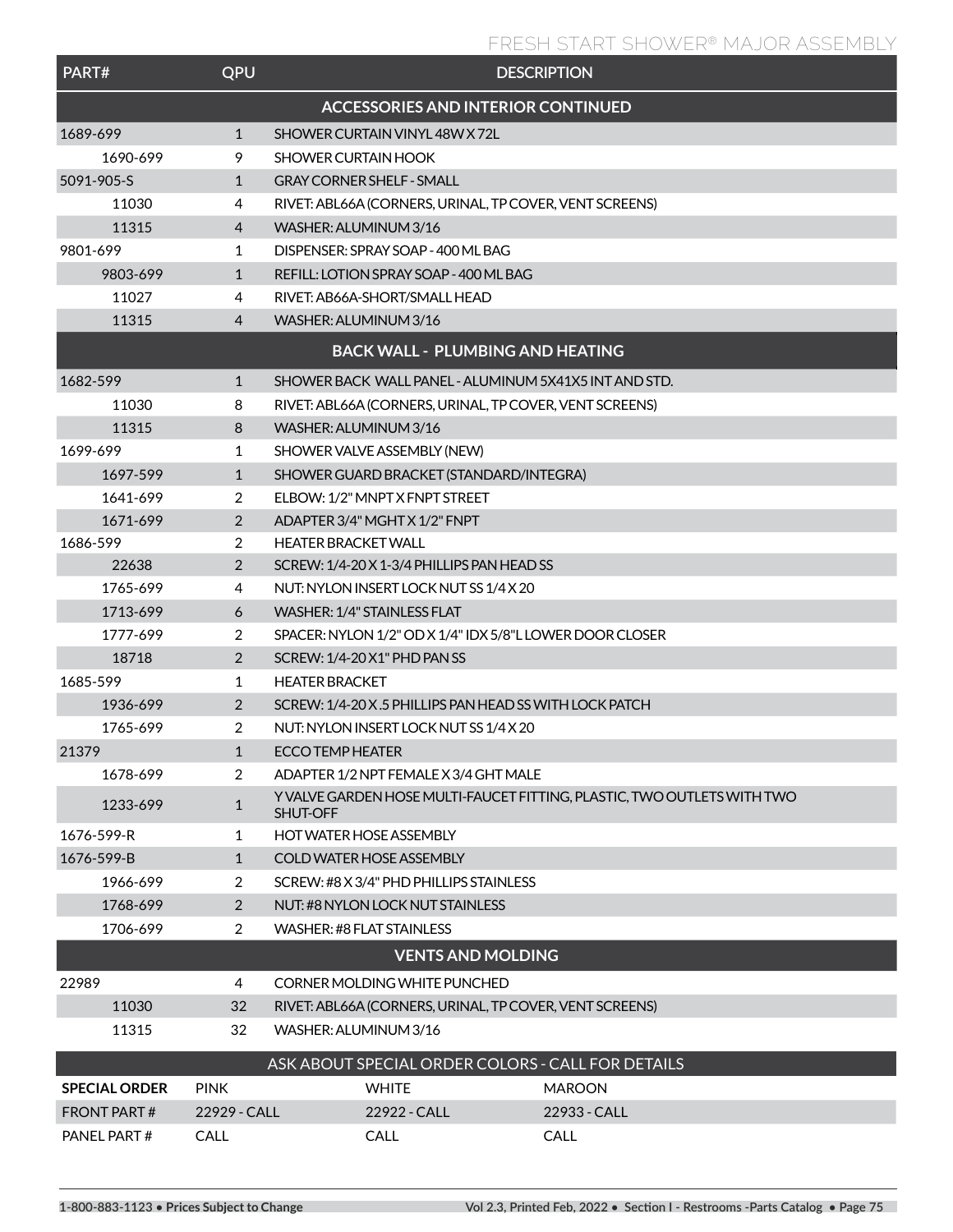#### **FRESH START SHOWER® MAJOR ASSEMBLY**

| PART#                      | <b>OPU</b> | <b>DESCRIPTION</b>                      |  |  |  |  |
|----------------------------|------------|-----------------------------------------|--|--|--|--|
| <b>COLD WATER ASSEMBLY</b> |            |                                         |  |  |  |  |
| 1691-699                   | 1          | HAND HELD SHOWER HEAD                   |  |  |  |  |
| 1692-699                   |            | HAND HELD SHOWER HEAD BRACKET           |  |  |  |  |
| 1966-699                   | 2          | SCREW: #8 X 3/4" PHD PHILLIPS STAINLESS |  |  |  |  |
| 1768-699                   | 2          | NUT: #8 NYLON LOCK NUT STAINLESS        |  |  |  |  |
| 1706-699                   | 2          | WASHER: #8 FLAT STAINLESS               |  |  |  |  |



FRESH START SHOWER SPECIFICATIONS

HEIGHT KEYSTONE ROOF: 92" (2336MM) FLOOR SPACE: 41"-21" (1041MM X 533MM)

WIDTH: 43" (1092MM)

LENGTH: 47" (1194MM) DOOR SPACING: 73" X 24" (1854MM) X 610MM)